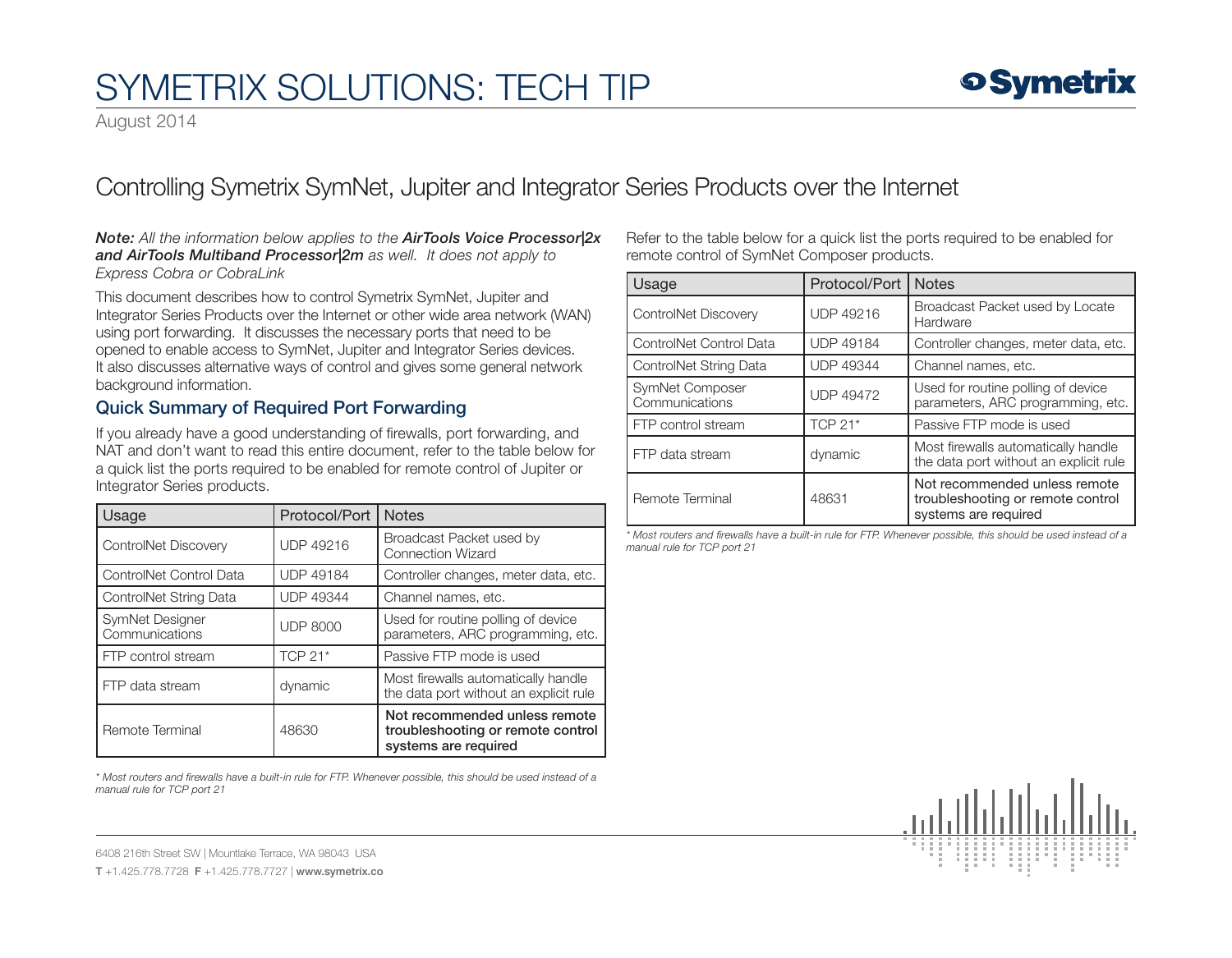August 2014

### Step-by-Step Instructions

Below are step-by-step directions for enabling and using port forwarding for a Jupiter or Integrator Series device.

- 1. Obtain the public/external IP address of the Symetrix device using a web site such as<http://www.whatismyip.com> or by contacting the ISP of the site.
- 2. Obtain the private/internal IP address of the Symetrix device by running the Connection Wizard with an on-site computer. The PC running the wizard must be on the same LAN as the Symetrix device.
- 3. If the Symetrix device is using DHCP to obtain its IP address, we recommend changing to a static IP address. This will ensure that its address remains the same, which is necessary for the port forwarding rules to work properly. Alternatively, most DHCP servers can be configured to permanently assign the same IP address to a given device using "reservations".
- 4. On the site's router or firewall, set up port forwarding rules from the public IP address to the private IP address. Create the rules for all ports listed above.
- 5. From off-site:

 SymNet Designer- Run the Connection Wizard (SymNet Designer) to find the device. On the Device Configuration page, click the Advanced button. Enter the Symetrix device's public IP address in the Search IP Address Base. Enter 255.255.255.255 for the Search subnet mask. Press OK.

 SymNet Composer- Open the Locate Hardware. Enter the Symetrix device's public IP address in the Search IP Address Base. Enter 255.255.255.255 for the Search subnet mask. Click Refresh List. Select unit and press Select Hardware Unit.

- 6. At this point, the Connection Wizard should be able to see the remote device. If so, select it and Finish the wizard.
- 7. You can now go on-line with the device just as if you were connected locally.

### Ports and Protocols

Jupiter and Integrator Series products use a variety of Ethernet ports and protocols for communication and control. All communications are Ethernetbased using the IP protocol. Both TCP/IP and UDP/IP connections are used. For a successful remote connection, all of the required ports must be available. The following sections describe each of the communication types used.

### ControlNet (suite of protocols)

ControlNet is a suite of protocols designed by Symetrix for efficient lowoverhead communication. It allows controlling and monitoring audio parameters and metering signals in real time. ControlNet also allows keeping string data such as channel names in sync between software applications and devices. There are 3 separate UDP-based protocols that make up the ControlNet suite: Discovery, Control Data, and String Data.

#### ControlNet Discovery

ControlNet Discovery is used to find or "discover" devices without knowing their IP addresses. It uses broadcast UDP packets. All connected devices respond to Discovery request and inform the requester of their name and IP address. Discovery is used in the Connection Wizard. In this case, the Connection Wizard running on the PC sends out the Discovery request, and the hardware devices respond. Discovery uses UDP port 49216 on the devices.

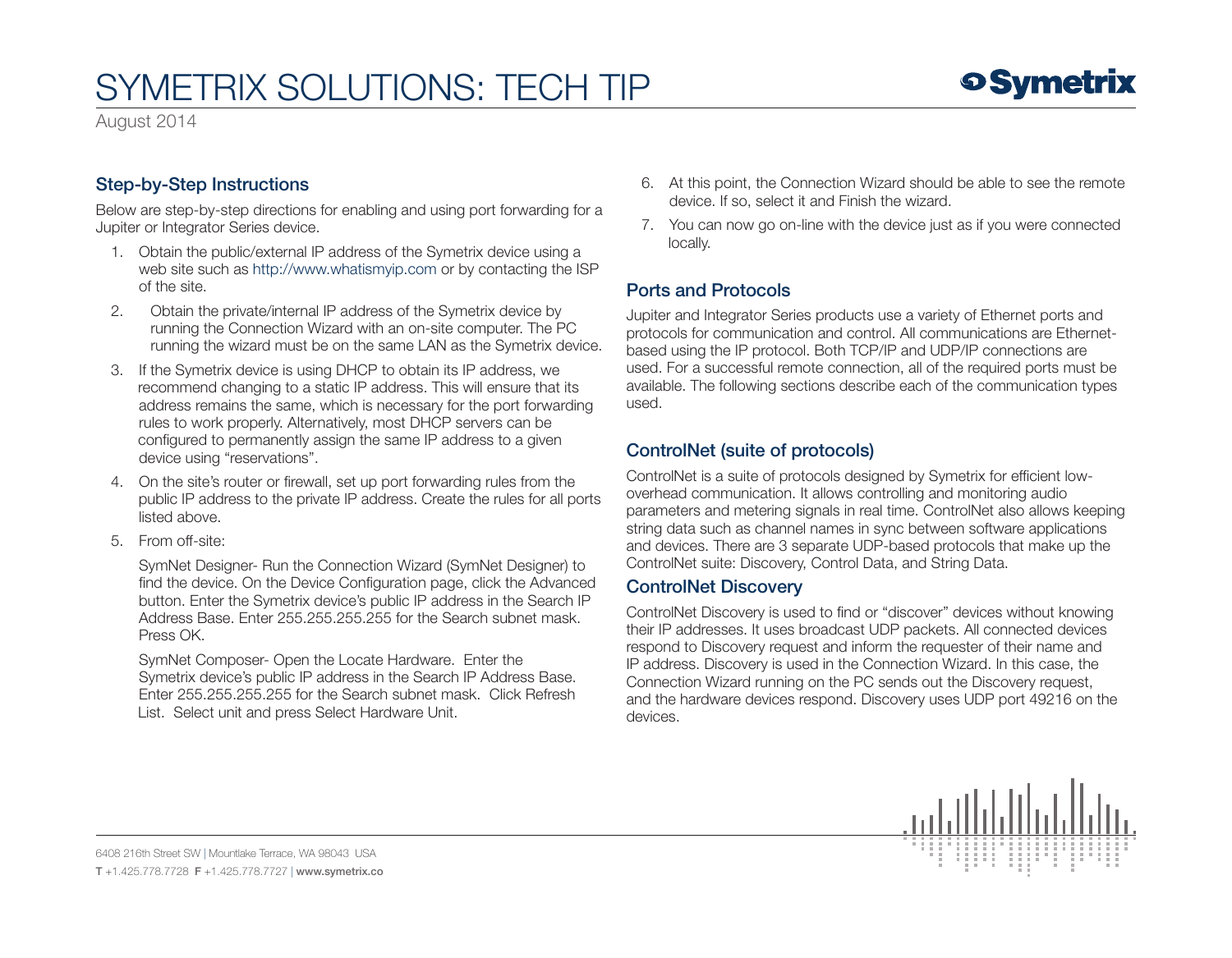August 2014

### ControlNet Control Data

Control Data packets are the workhorses of ControlNet. They are used to send and receive parameter changes and meter updates. When you move a fader or push a button in a Jupiter or Integrator Series GUI, the Control Data protocol makes the changes. Control Data uses UDP port 49152 on the devices.

### ControlNet String Data

String Data packets are used to send text strings between devices and the GUI. They are used on the Automix Matrix 780 and other products to keep channel names, etc. in sync between the hardware and software. String Data uses UDP port 49344 on the devices.

### FTP

FTP or File Transfer Protocol is a standard method used to transfer files between two devices. In the Jupiter and Integrator Series software, FTP is used primarily when transitioning between on- and off-line and upgrading firmware. For example, FTP is used to send your device file to the actual device for storage. Later, it can be retrieved from the device again using FTP. FTP uses TCP port 21 on the device for control. It also opens a second TCP port for data streaming. However, the second port is usually handled transparently by firewalls and routers.

### SymNet Designer Protocol

The SymNet Designer protocol was created by Symetrix for controlling SymNet Audio Matrix devices. It allows full control over all aspects of a device. It is also used by Jupiter and Integrator Series for operations not supported by ControlNet such as saving presets, setting up external control, and programming ARC devices. This protocol also is used for routine polling of devices while on-line. The SymNet Designer protocol uses UDP port 8000 on the devices.

### Remote Terminal

This protocol is typically used by AMX, Crestron, or other third party control systems. These controllers are almost always local to the device, so making them available over the Internet isn't required. However, this protocol can also be used for trouble-shooting, typically under the direction of tech support. Making this protocol available can allow this should the need arise. However, this is the least secure protocol, so caution is advised.

## Port Forwarding

Port forwarding is the process of forwarding network traffic on specific ports destined for a public IP address to a private IP address. This allows certain types of traffic to be directed to the Jupiter or Integrator Series device, while other types can be sent to other equipment (for example, HTTP traffic to a web server). All the determination of which device receives each inbound network packet is based on the TCP/IP or UDP/IP destination port of the packet, hence the term "port forwarding". To control a Symetrix device, all the ports used by the Jupiter or Integrator Series software must be forwarded to the device.

The tables below show which ports need to be forwarded. There are three different versions with trade-offs between simplicity, security, and future compatibility.

#### Table 1: Minimal Port Forwarding, maximum security

This port list opens the fewest number of ports. This is the recommended setting for most users.

| <b>Usage</b>            | Protocol   | Port          |
|-------------------------|------------|---------------|
| ControlNet Discovery    | <b>UDP</b> | 49216         |
| ControlNet Control Data | <b>UDP</b> | 49184         |
| ControlNet String Data  | <b>UDP</b> | 49344         |
| SymNet Communications   | <b>UDP</b> | 8000<br>49472 |
|                         | TCP        | $21*$         |

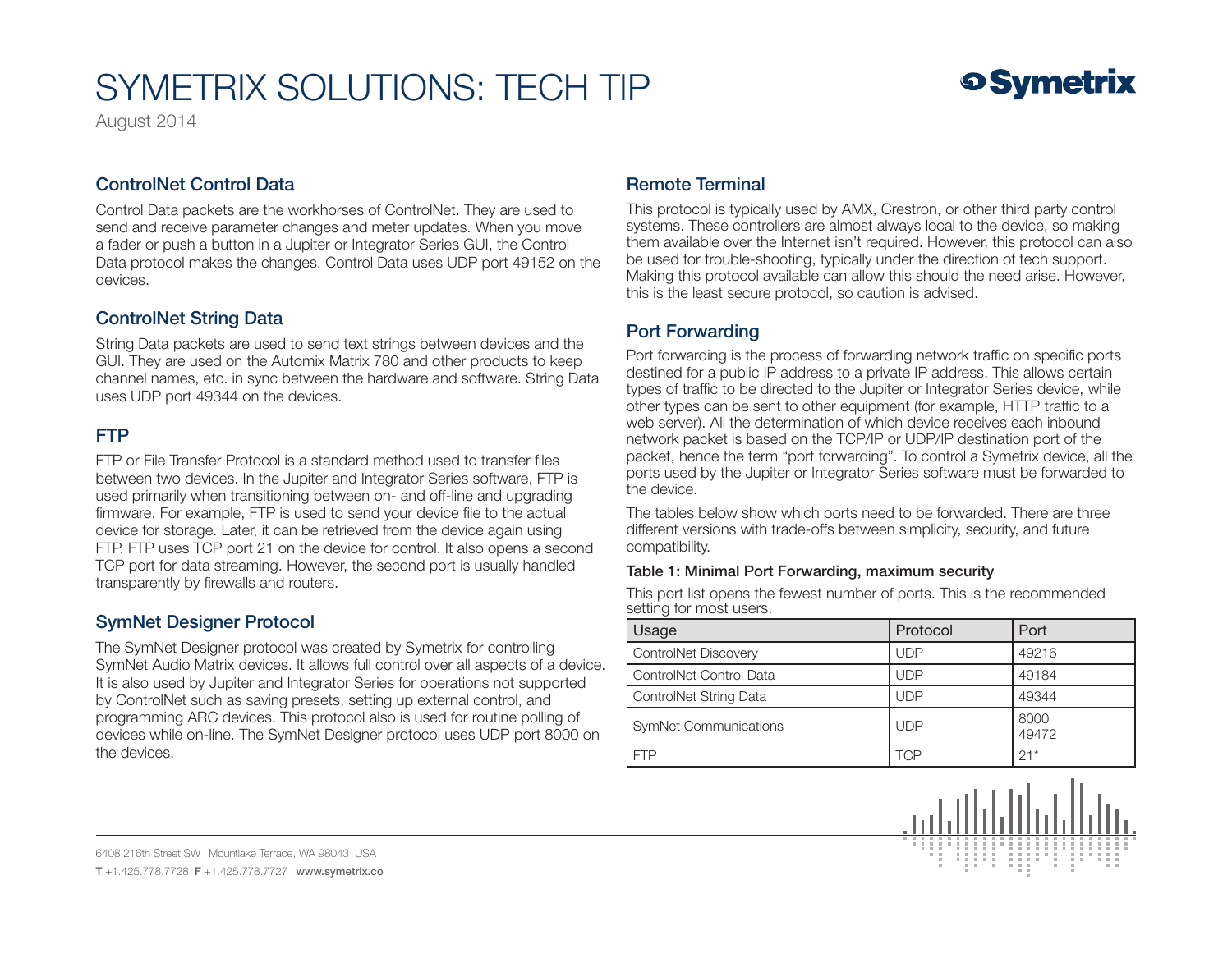August 2014

#### Table 2: Future-proof Port Forwarding

This port list opens additional ports that may be used in future versions of SymNet Designer devices.

| Usage                                 | Protocol   | Port        |
|---------------------------------------|------------|-------------|
| ControlNet Discovery                  | <b>UDP</b> | 49216-49247 |
| ControlNet Control Data               | <b>UDP</b> | 49184-49215 |
| ControlNet String Data                | <b>UDP</b> | 49344-49375 |
| <b>SymNet Designer Communications</b> | <b>UDP</b> | 8000        |
| <b>FTP</b>                            | TCP        | $21*$       |
| Remote Terminal                       | <b>UDP</b> | 48630       |

#### Table 3: Future-proof Port Forwarding

This port list opens additional ports that may be used in future versions of SymNet Composer devices.

| Usage                                 | Protocol   | Port        |
|---------------------------------------|------------|-------------|
| <b>ControlNet Discovery</b>           | <b>UDP</b> | 49216-49247 |
| ControlNet Control Data               | <b>UDP</b> | 49184-49215 |
| ControlNet String Data                | <b>UDP</b> | 49344-49375 |
| <b>SymNet Composer Communications</b> | <b>UDP</b> | 49472       |
| <b>FTP</b>                            | <b>TCP</b> | $21*$       |
| Remote Terminal                       | UDP        | 48631       |

#### Table 4: Future-proof Port Forwarding

This port list opens additional ports that aren't needed, but requires the fewest rules, so is easiest to set-up.

| Usage                   | Protocol   | Port          |
|-------------------------|------------|---------------|
| <b>ControlNet Suite</b> | UDP        | 49184-49375   |
| SymNet Communications   | <b>UDP</b> | 8000<br>49472 |
|                         | l JDP      | $21*$         |

*\* Most routers and firewalls have a built-in rule for FTP. Whenever possible, this should be used instead of a manual rule for TCP port 21*

6408 216th Street SW | Mountlake Terrace, WA 98043 USA

T +1.425.778.7728 F +1.425.778.7727 | www.symetrix.co

### Active vs. Passive FTP

To make an FTP connection, the server needs to know on which port to talk to.

In active FTP, which was designed before firewalls were common, client tells the server "this is the port you should talk to me on," and the server attempts to connect to that port. This is like client giving the server a phone number to call your computer at. The firewall blocks incoming calls, so you get an error when trying to open a connection because client never hears from the server.

The client connects from a random unprivileged port ( $N > 1023$ ) to the FTP server's command port, port 21. Then, the client starts listening to port N+1 and sends the FTP command PORT N+1 to the FTP server. The server will then connect back to the client's specified data port from its local data port, which is port 20.

From the server-side firewall's standpoint, to support active mode FTP the following communication channels need to be opened:

- FTP server's port 21 from anywhere (Client initiates connection)
- FTP server's port 21 to ports > 1023 (Server responds to client's control port)
- FTP server's port 20 to ports > 1023 (Server initiates data connection to client's data port)
- FTP server's port 20 from ports > 1023 (Client sends ACKs to server's data port)

In passive FTP, client asks the server to pick a port, and then connects to the server on that port. This is like client asking at what phone number it can call the server. Since client makes the call, the firewall allows it, and you are all set to transfer files.

The client initiates both connections to the server, solving the problem of firewalls filtering the incoming data port connection to the client from the server. When opening an FTP connection, the client opens two random unprivileged ports locally ( $N > 1023$  and  $N+1$ ). The first port contacts the server on port 21, but instead of then issuing a PORT command and allowing the server to connect back to its data port, the client will issue the

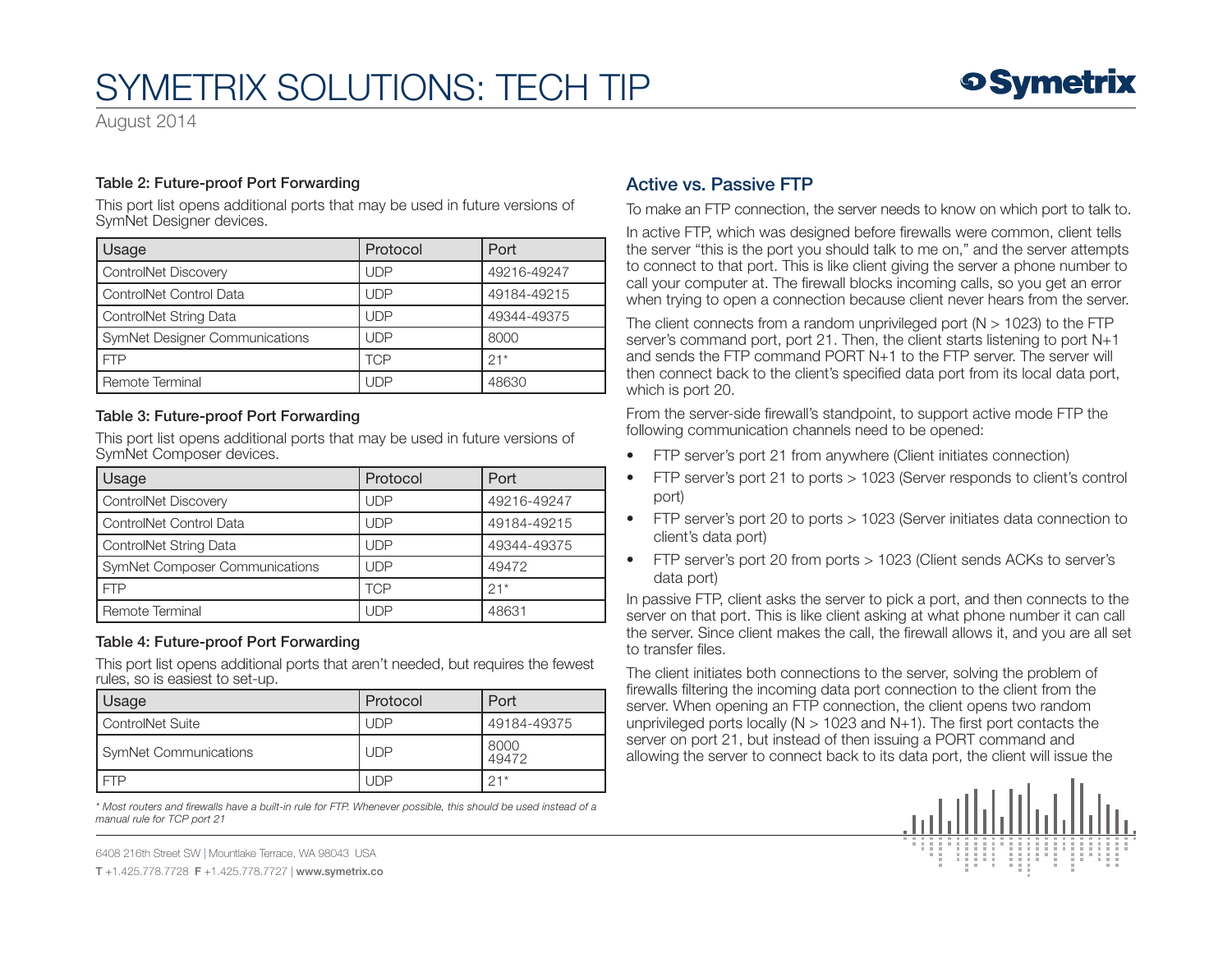August 2014

PASV command. The result of this is that the server then opens a random unprivileged port ( $P > 1023$ ) and sends P back to the client in response to the PASV command. The client then initiates the connection from port N+1 to port P on the server to transfer data.

From the server-side firewall's standpoint, to support passive mode FTP, the following communication channels need to be opened:

- FTP server's port 21 from anywhere (Client initiates connection)
- FTP server's port 21 to ports > 1023 (Server responds to client's control port)
- FTP server's ports > 1023 from anywhere (Client initiates data connection to random port specified by server)
- FTP server's ports > 1023 to remote ports > 1023 (Server sends ACKs (and data) to client's data port)

SymNet software operates in Passive Mode.

### Security Considerations

By setting up port forwarding for a Symetrix device, you are making it visible on the global Internet, opening up potential security issues. However, you do have one measure of security, the so-called "security by obscurity". Unless someone else knows the IP address and listening ports of your device, it can't connect to it. This isn't foolproof, but does reduce the risk of hacking.

Another aspect of security by obscurity is that the Symetrix-specific protocols described here aren't well known. Hackers tend to concentrate on familiar protocols such as HTTP, FTP, and Telnet. Of course if you were paying attention above, you noticed that Jupiter and Integrator Series devices use FTP. This is probably the biggest security risk. The FTP connection does require a valid user-name/password combination, so this provides some protection.

To further minimize security risks, you can set up your port forwarding rules to allow only connection from a specific IP address. For example, if you always access the device from a corporate PC which has a static IP address, you can limit connection to just that (public) IP address. Keep in mind that this

would prevent you from accessing the device from home, or a WiFi hotspot on the road.

Symetrix offers hardware-based security, which covers the ability to connect and control a device with the Symetrix software. This should definitely be turned on for a device visible on the Internet. However, even though this prevents connection from the Symetrix software by securing the SymNet Designer protocol, it doesn't protect other protocols such as ControlNet and Remote Terminal. In particular Remote Terminal is unsecured and has the power to do serious damage to a device.

Probably the best way to ensure security is to use a VPN connection, as described below.

### Testing and Trouble-shooting

After setting up port forwarding for remote access, use these guidelines to test and trouble-shoot the connection. The primary tool for testing is the Connection Wizard. Ideally there should be someone on site to make any required changes.

- 1. Run the Connection Wizard and try to locate your device. If it appears, ControlNet Discovery is working properly. If not, verify you are using the correct external IP address (in the Advanced dialog box) and that the port forwarding rule for Discovery is properly configured and enabled.
- 2. If you can discover your device, push the Flash Device button. If someone locally can verify the front panel LEDs are flashing, communications are working properly. If not, verify a port forwarding rule for UDP port 8000 to the private IP address of the Symetrix device is properly configured and enabled. If no one is available locally to visually verify the flashing LEDs, it is possible to determine if this works from the application. After pressing the Flash Device button, note how long it takes before you can click on other buttons. If control returns within 1-2 seconds, it is working. If it takes 10 seconds or more, it isn't working. Some versions of the Wizard will indicate success of the command directly with a pop-up "balloon" message.

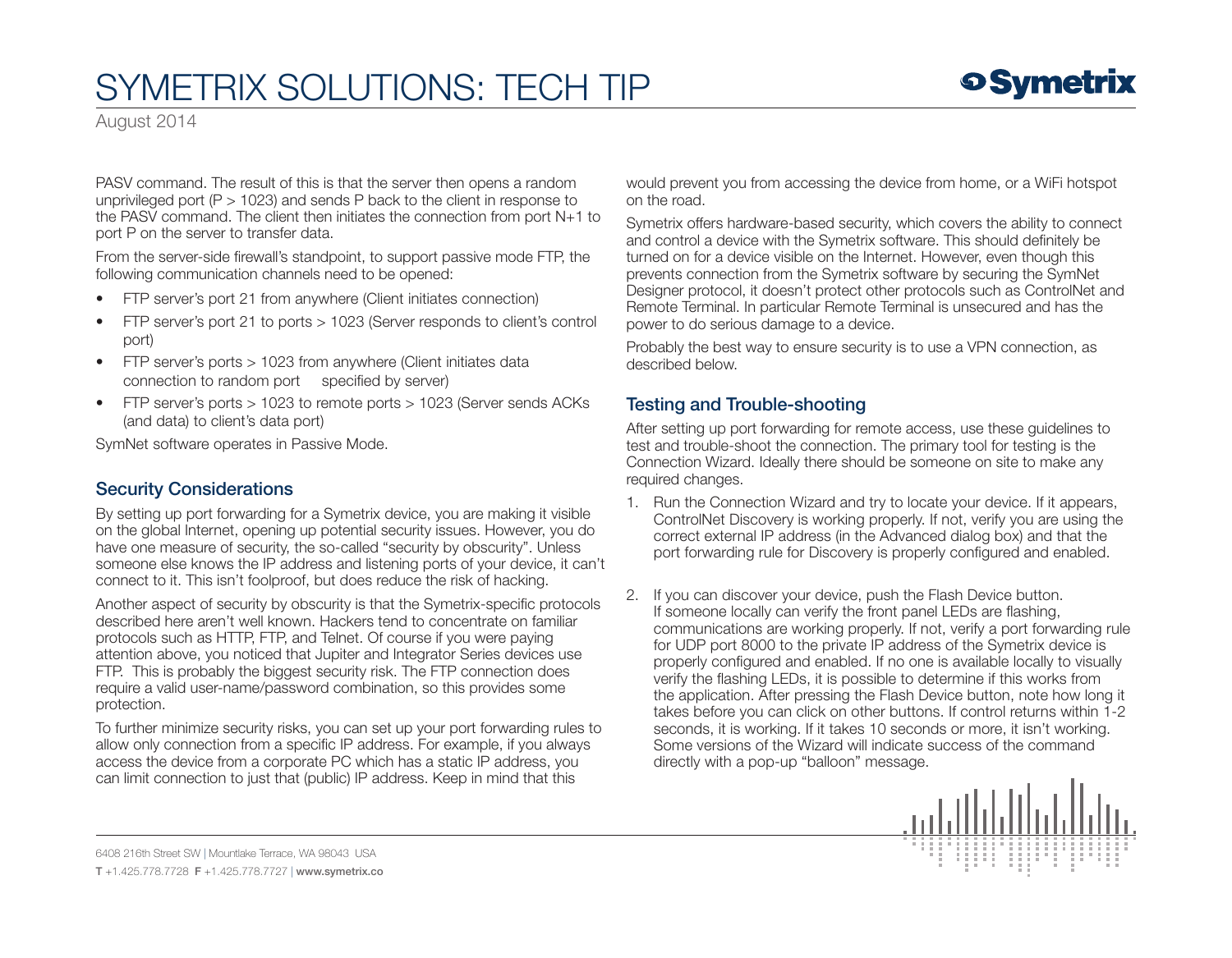August 2014

- 3. Press the Properties button. This will use FTP to read the device properties. If the Device Properties dialog comes up within a few seconds, FTP is working properly.
- 4. Try going on-line with the device. If the above three steps work, you should be able to go on-line. If you aren't able to, see the discussion of latency below.

#### Latency Issues

When controlling a SymNet, Jupiter or Integrator Series device over a local area network, packets typically travel between the PC and the device in a few milliseconds. However, over the Internet the latency is much larger, often hundreds of milliseconds. Most of the protocols used in Symetrix devices are relatively insensitive to increased latency, with the only affect being slower response to changes. However, the SymNet protocol requires a response to every command and assumes a low latency connection. If there is a problem with latency, you may find you can connect to a device initially, but it drops off-line shortly thereafter.

To fix this, there is a registry setting available to tell the software to "wait longer" before giving up on SymNet commands. The setting is called "ConnTimeout" and is located in HKEY\_CURRENT\_USER\Software\ Symetrix\<Product Name and Version>\Connection (note that <Product Name and Version> are specific the software you are using, e.g. "ZoneMix 760 2.5". The default value is 50 (milliseconds). If you are having trouble staying on-line or know your latency is significantly longer than 50 ms, increase this value. Be sure to make all changes while the SymNet, Jupiter or Integrator Series software is not running.

To measure the latency between your PC and the Symetrix device, you can use the "ping" command from a command prompt. The command "ping <public IP addr>" will tell you the round-trip delay. We recommend using a value slightly larger than the reported maximum round-trip time.

Note that the actual bandwidth of the connection (megabits per second) is less important than the latency for the responsiveness of a remote connection. As long as the latency is low (i.e. < 30 ms), the responsiveness can be very good even with a relatively slow 1 Mbit/second connection.

## Special Cases

Controlling Multiple SymNet, Jupiter or Integrator Series Devices at the Same Site

SymNet, Jupiter and Integrator Series devices don't support controlling multiple units with the same public IP address via port forwarding. It is possible to discover multiple units behind the same public address, but connecting requires a dedicated public IP address for each device. If multiple public IP addresses are used, you should set up duplicate port-forwarding rules for each device/public IP address pair. Each set of rules would map a single public IP address to a single private IP address for a Symetrix device.

Another option is to use a VPN connection, as described in Other Control Methods.

#### Site Contains an Externally Accessible FTP Server

If a site contains an FTP server accessible from the outside world, the firewall may already have a rule set-up to forward FTP traffic to the FTP server. This presents a problem in that FTP traffic from Jupiter or Integrator Series software will be sent to the FTP server instead of the device. To resolve this, you can either a) use multiple public IP addresses or b) use multiple port numbers for FTP.

In the first option, the FTP server and the Symetrix devices would each have their own public IP address. Then the firewall would have two separate rules for FTP and forward FTP traffic appropriately based on the public IP address. This is the most straight-forward solution, but may require contacting the site's ISP to arrange for the additional public IP address(es).

The second option is to change the port number used for FTP for one of the devices. FTP typically uses TCP port 21, but most FTP servers can be configured to listen on other port numbers. Jupiter and Integrator Series devices currently don't support ports other than 21 for FTP, so the change must be made to the FTP server. After this is done, FTP users will need to specify this new port number for their connection, typically done by adding ":<port>" after the URL. For example, if the previous URL for FTP was ftp.mysite.com and the new port number was 10021, the new URL would be ftp.mysite.com:10021.

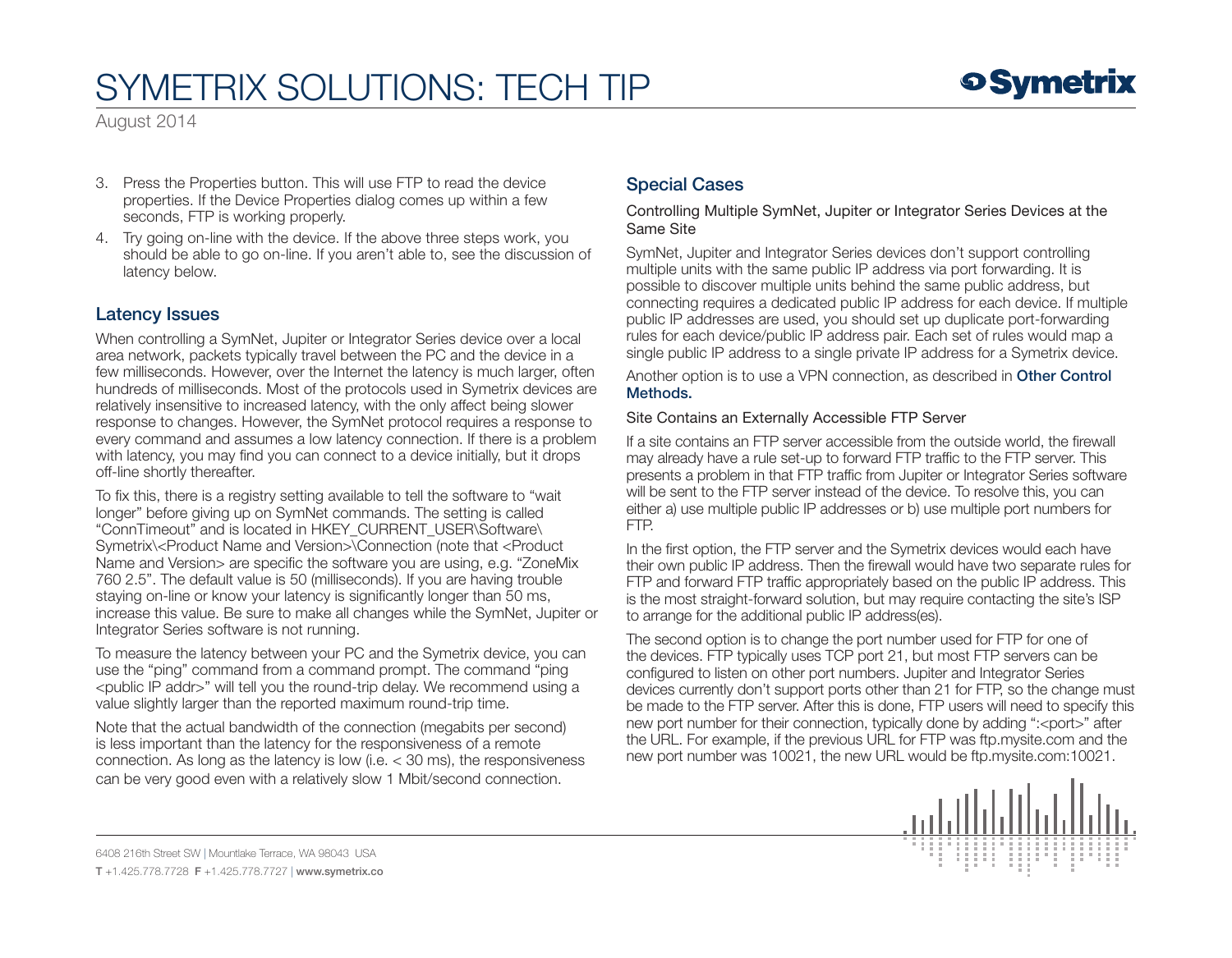August 2014

## Other Control Methods

In addition to the port forwarding method described above, there are a few other options for remote control of Jupiter or Integrator Series products.

#### Virtual Private Network (VPN)

If you can establish a VPN connection to the remote site, you should be able to connect to and control a Jupiter or Integrator Series device without any other set-up. As long as the VPN allows the network traffic listed above (which is generally the case by default), it should work just as if you were local.

After establishing the VPN connection, run the Connection Wizard. On the "Select Network Adapter" screen, you should see an option for your VPN under Network Adapters. Select this and continue.

The main advantages of this method are simpler set-up and configuration, improved security, and ability to access multiple Symetrix devices at the same site. The main disadvantage is the overhead of creating the VPN account, and potential security risks of a site giving an outside contractor VPN access to their internal network.

#### Static NAT

Also called "one-to-one NAT", this method sets up a simple one-to-one mapping of a public and private IP address. Basically, any traffic destined for a particular public IP address is sent to a particular private IP address regardless of port. Using this method has the advantage of being easier to set-up since individual ports need not be configured. The disadvantage is increased security risks since all traffic will now be sent to the device. It also likely requires a dedicated static public IP address for the device, as opposed to port forwarding which allows sharing a public IP address with other equipment on site.

#### Remote Control of a Local PC

An entirely different approach is to maintain a PC on site with the SymNet, Jupiter or Integrator Series device and then simply access and control that PC remotely (aka remote desktop). This reduces the problem to establishing a remote control connection, which is a very common task. This method is outside the scope of this discussion. But in brief, there are a variety of methods for establishing remote connections including web-based tools such as LogMeIn.com, GoToMyPC.com, the built-in Windows Remote Desktop, free tools such as VNC, and commercial products such as PC Anywhere. Some web conferencing solutions also include remote control features.

An obvious disadvantage of this method is that a PC must be accessible on site. If it is not feasible to dedicate a PC for this purpose, it may be possible to pre-arrange this for specific incidents.

## Appendix A: Private (Internal) vs. Public (External) IP addresses

Each computer running on a local area network will have a unique IP address. This consists of 4 numbers between 0-255 separated by dots, e.g. 192.168.100.1. In addition, other Ethernet devices such as routers, printers, servers, and Symetrix hardware also have IP addresses. This is the private IP address, also sometimes referred to as the internal IP address. It is the address on the local area network. However, often many or all computers on a LAN share the same connection to the internet. Therefore, to the outside world, all the computers on the LAN may appear to have the same IP address. This is their public IP address, also sometimes referred to as the external IP address.

To determine your private IP address, open a command prompt (Start->Run, then type cmd and hit OK.). Then type IPCONFIG. Alternatively, in Windows XP, go to Start->Settings->Network Connections. Double-click on Local Area Connection and click the Support tab. The private IP address usually begins with 192.168, 172.16-31, or 10.